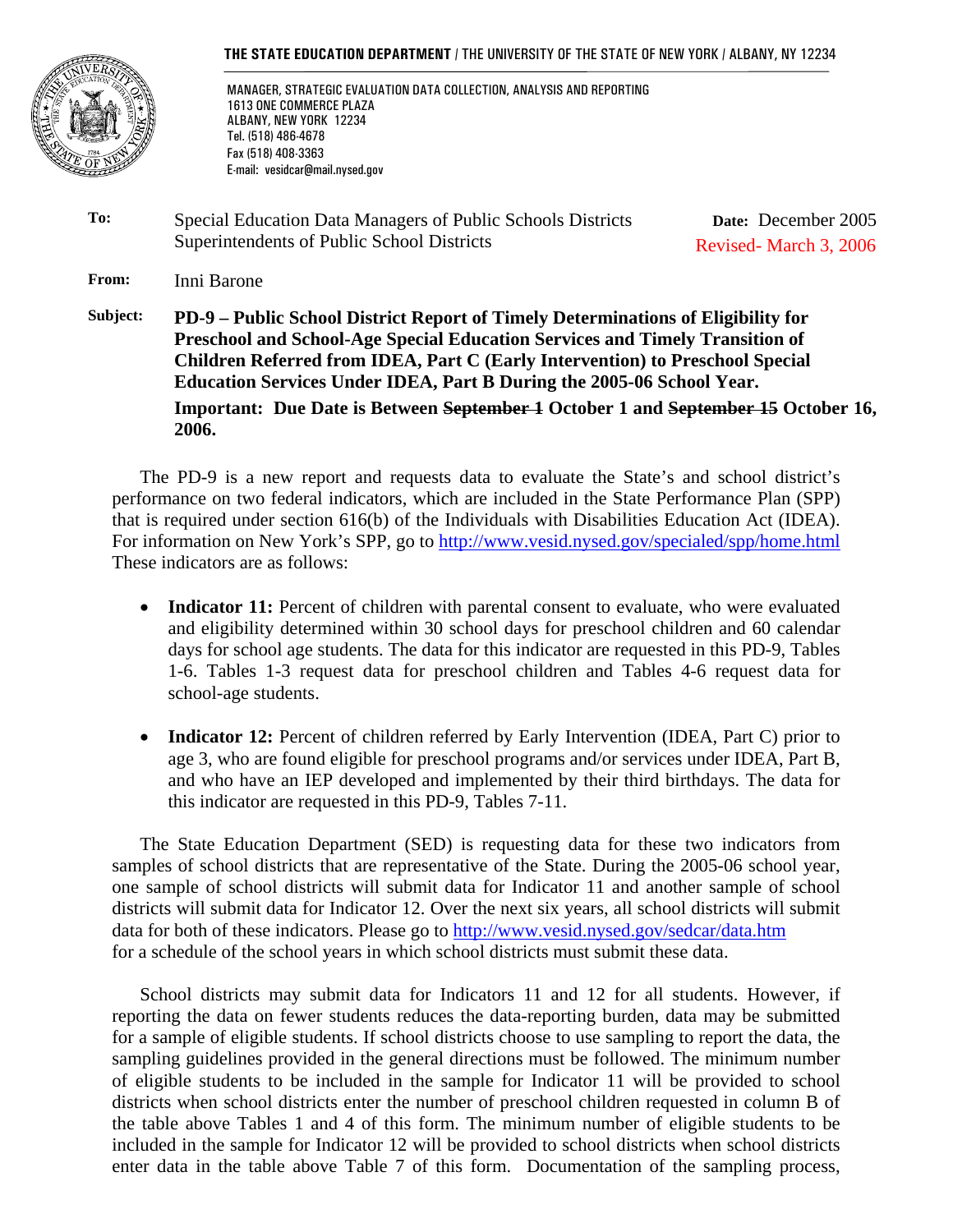including worksheets, must be maintained and made available upon request for any future audits of these data.

**Data for Indicators 11 and 12 are due to SED by September 15, 2006.** These data must be submitted through the PD website at http://pd.nysed.gov or through the File Transfer Protocol (FTP) process. Paper copies of the PD-9 report will not be accepted. The web-based PD data entry system provides immediate feedback on any data reporting errors and allows school districts to make any necessary corrections. A User ID and password to access the web-based system has been mailed to the current contact person identified on the PD website. If your school district has a new contact person, or if this information was not received, please contact SEDCAR.

The data collected on the PD-9 report measures a school district's compliance with important IDEA requirements related to timely evaluations and eligibility determinations for special education programs and services, and timely transition of children from Part C to Part B of IDEA. The data provided in this report will be used to monitor compliance with regulatory requirements.

During 2005-2006, Strategic Evaluation Data Collection Analysis and Reporting (SEDCAR) Unit personnel may be available to conduct a limited number of regional training programs regarding the various special education data forms (i.e., the PD forms). If you feel that such training would be useful to the data managers in your area, please contact your local Special Education Training and Resource Center (SETRC). The data collected through the PD forms are used in the following reports and activities:

- State Performance Plan and Annual Performance Report for Special Education
- Public reporting of LEA results against State targets established in the State Performance Plan.
- Calculation of minimum amount of per-pupil IDEA funds to be sub-allocated or spent on services.
- Pocketbook of Goals and Results for Individuals with Disabilities
- Chapter 655 Report to the Governor and the Legislature on the Status of the State's Schools
- Special Education Quality Assurance Reviews
- School District Report Cards
- BOCES Report Cards
- Charter School Report Cards
- Calculations to identify instances of possible race/ethnicity disproportionality
- Evaluation of programs and policies
- Other reports required by State or federal statutes

If you have any questions or are in need of assistance in completing this report, please contact the SEDCAR Unit using the contact information provided on the letterhead.

Thank you.

Attachment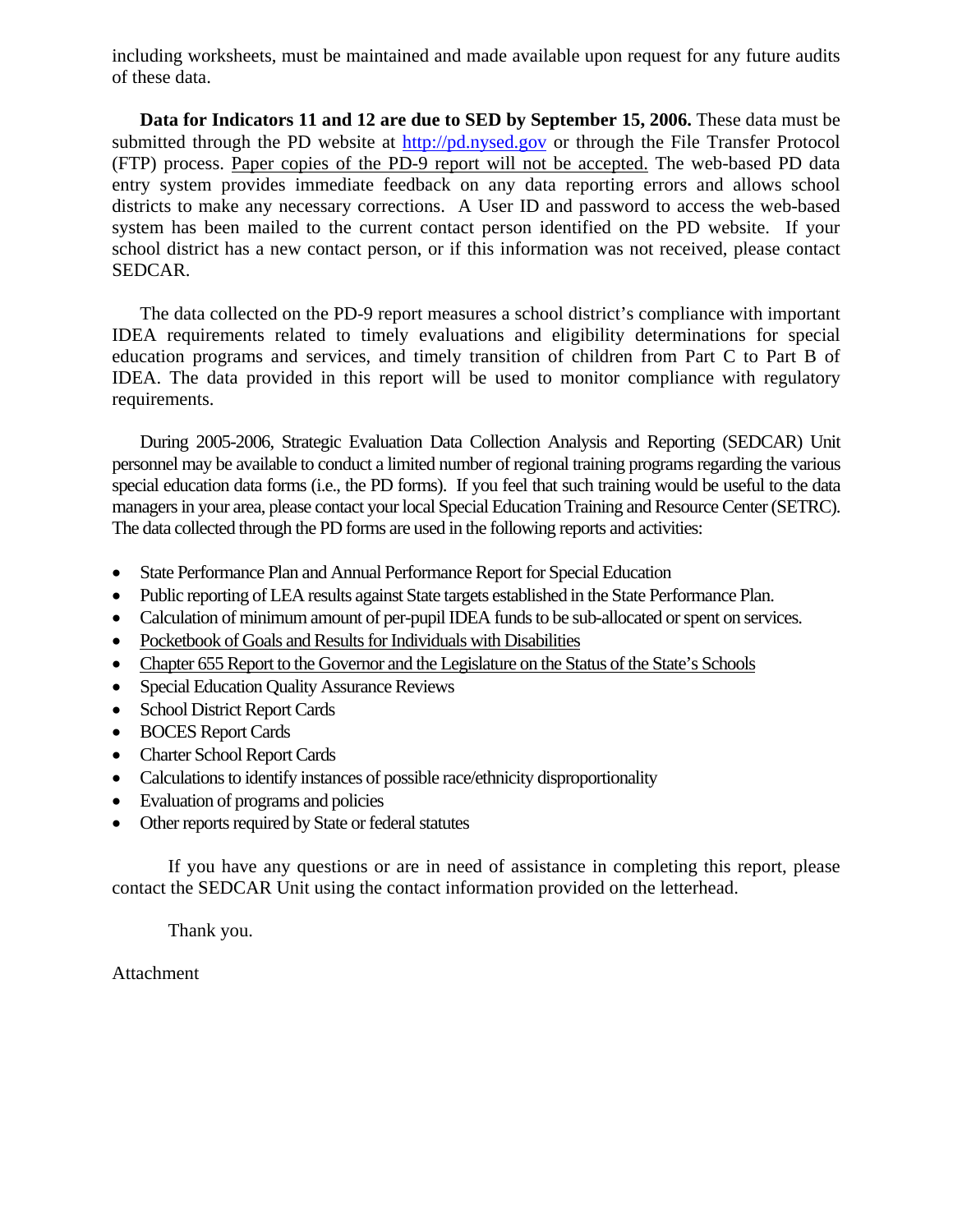The University of the State of New York THE STATE EDUCATION DEPARTMENT Office of Vocational and Educational Services for Individuals with Disabilities (VESID) Strategic Evaluation Data Collection, Analysis and Reporting One Commerce Plaza - Room 1613 — Albany, NY 12234-0001

# **PD-9 – Public School District Report of Timely Initial Evaluations of Preschool and School-Age Students and Timely Transition of Children Referred from IDEA, Part C (Early Intervention) to Preschool Special Education Services Under IDEA, Part B During the 2005-06 School Year.**

# *July 1, 2005 to June 30, 2006*

#### **Instructions:**

- 1. Please determine if your school district must submit data for Tables 1-6 or Tables 7-11 of this PD-9 report during the 2005-06 school year by checking the schedule for submitting data for some federal State Performance Plan indicators. **The schedule is posted at**  http://www.vesid.nysed.gov/sedcar/data.htm
- 2. If required to do so, please submit these data electronically at http://pd.nysed.gov or through the FTP process. **The due date for data submission is between September 1, 2006 and September 15, 2006. Paper copies of this report will not be accepted.**
- 3. Retain one copy (and supporting documentation) in your school district for reference and audit purposes. The required retention period ends September 15, 2013.
- 4. Carefully read the Instructions and Definitions on the following pages.
- 5. If you have questions about this report, please call (518) 486-4678, or e-mail your questions to vesidcar@mail.nysed.gov

| <b>School District Information</b> |                                 |  |  |  |  |  |  |  |  |  |  |  |
|------------------------------------|---------------------------------|--|--|--|--|--|--|--|--|--|--|--|
|                                    | (Enter 12-digit SED Code Below) |  |  |  |  |  |  |  |  |  |  |  |
|                                    |                                 |  |  |  |  |  |  |  |  |  |  |  |
| <b>SCHOOL DISTRICT NAME</b>        |                                 |  |  |  |  |  |  |  |  |  |  |  |
| ADDRESS                            |                                 |  |  |  |  |  |  |  |  |  |  |  |
|                                    |                                 |  |  |  |  |  |  |  |  |  |  |  |
|                                    |                                 |  |  |  |  |  |  |  |  |  |  |  |

| <b>Contact Person Information*</b> |            |  |  |  |  |  |
|------------------------------------|------------|--|--|--|--|--|
| <b>NAME</b>                        |            |  |  |  |  |  |
| <b>TITLE</b>                       |            |  |  |  |  |  |
| <b>TELEPHONE</b>                   | <b>FAX</b> |  |  |  |  |  |
| <b>E-MAIL ADDRESS</b>              |            |  |  |  |  |  |

\*All correspondence from SEDCAR will be directed to the contact person identified in the PD web based data entry system at http://pd.nysed.gov. Please keep the school district contact person information current, including the e-mail address, as most communication will occur via e-mail.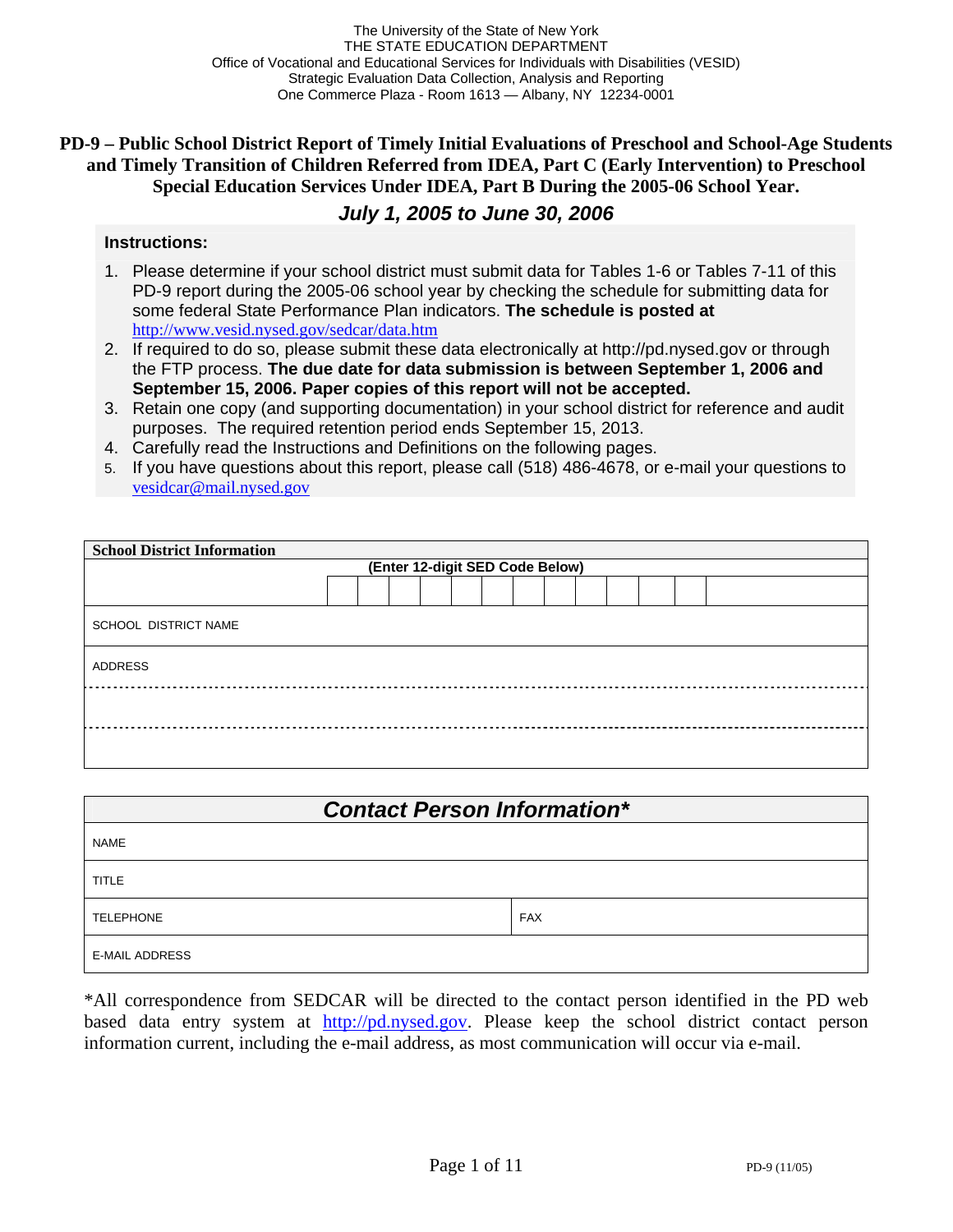# **General Instructions for PD-9**

- 1. During the 2005-06 school year, one statewide representative sample of school districts will complete Tables 1-6, which request data for federal indicator number 11. This indicator is "Percent of children with parental consent to evaluate, who were evaluated and eligibility determined within 30 school days for preschool children and within 60 calendar days for school-age students." Over the next six years, all school districts will submit these data. See schedule for the school years in which school districts will submit these data at http://www.vesid.nysed.gov/sedcar/data.htm .
- 2. During the 2005-06 school year, one statewide representative sample of school districts will complete Tables 7-11, which request data for federal Indicator 12. This indicator is "Percent of children referred by Part C prior to age three, who are found eligible for Part B, and who have an IEP developed and implemented by their third birthday." Over the next six years, all school districts will submit these data. See schedule for the school years in which school districts will submit these data at http://www.vesid.nysed.gov/sedcar/data.htm
- 3. Data for federal Indicators 11 and 12 may be submitted for all students who meet the eligibility criteria. However, if reporting these data on fewer students reduces the data-reporting burden, data may be submitted for a sample of students. If school districts choose to use sampling to report these data, the sampling guidelines included with these directions must be followed. Documentation of the sampling process, including worksheets, must be maintained by school districts and made available upon request for any future audits of these data.
- 4. For federal Indicator 11, include all students (or minimum number required in a sample) who are referred to determine eligibility for preschool or school-age special education programs and/or services between September 1, 2005 and June 30, 2006. In Tables 1-6, report on the number of eligibility determinations during the period between September 1, 2005 and August 31, 2006. Please note that in 2006-07 and in subsequent school years, school districts will report on all preschool and school-age students who are referred for special education programs and services between July 1 and June 30.
- 5. For federal Indicator 12, include the number of all children (or minimum number required in a sample) who are referred from Part C to Part B for special education programs and services prior to age three between July 1, 2005 and June 30, 2006. In Tables 7-11, report on the number of children determined eligible and the number of those children whose IEPs were implemented between July 1, 2005 and August 31, 2006.
- 6. Please follow instructions provided above each table, as well as within the description of each line of data requested in Tables 1-11.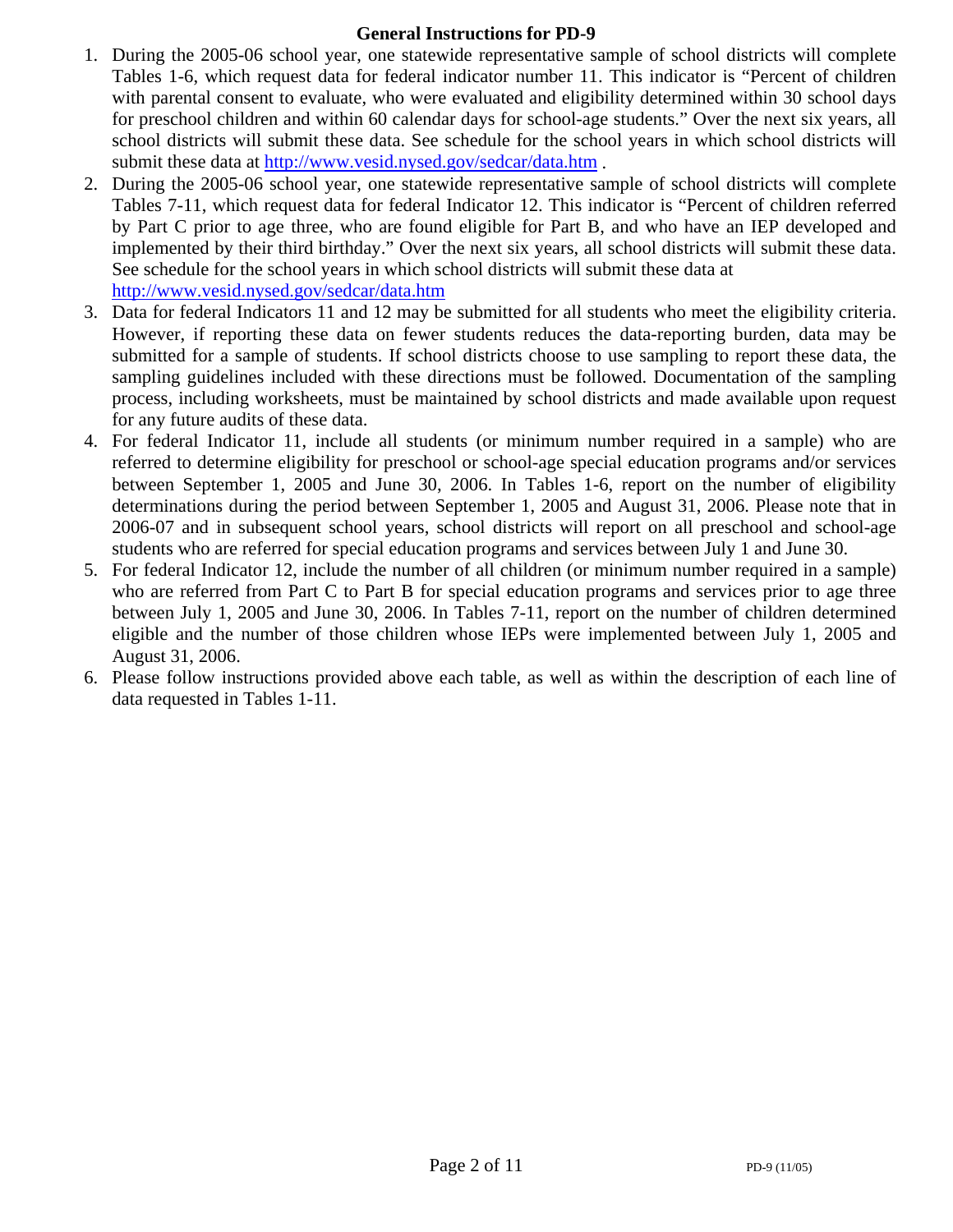# **Sampling Guidelines for Federal Indicator Number Eleven**

Indicator 11: Percent of children with parental consent to evaluate, who were evaluated and eligibility determined within 30 school days for preschool children and within 60 calendar days for school-age students. The data for this indicator is requested in this PD-9 form, Tables 1-6

# **Eligible population of students to be included in the sample of preschool children:**

Identify all preschool children for whom parents provided consent to evaluate for eligibility for special education programs and services anytime during the 2005-06 school year (September 1, 2005 to June 30, 2006). In subsequent years, the school year will be from July 1 to June 30. Include all such preschool children, regardless of the source of referral.

# **Eligible population of students to be included in the sample of school age students:**

Identify all school-age students for whom parents provided consent to evaluate for eligibility for special education programs and services anytime during the 2005-06 school year (September 1, 2005 to June 30, 2006). In subsequent years, the school year will be from July 1 to June 30. Include all such school-age students, regardless of the source of referral, and the school students attended or currently attend.

# **Minimum number of students to be included in the sample:**

School districts may provide data on all students identified under the eligible populations or they may choose to provide data on a sample of eligible students. If school districts decide to provide data on a sample of eligible students, they must enter the number of eligible students in the tables above Tables 1 and 4 to determine the minimum number of students that must be included in the sample.

# **Method of selecting students for the sample:**

- 1. Assign all students who meet the criteria described in the eligible population a sequential number or use a number that already exists in your database. These numbers may be student identification numbers, social security numbers, or other randomly or sequentially assigned numbers. Sort all eligible students in numerical order.
- 2. Use the random number table posted at http://www.vesid.nysed.gov/sedcar/data.htm to select one number on this table as a beginning point. Use the first three or four digits of the first random number and find the student with the corresponding matching number on your list of eligible students. After picking the first student to be included in the sample proceed in order on the random number table from top to bottom and left to right and select the next student to be included in the sample by matching the first three or four digits of the number from the random number table with the student number. If the first three or four digits of the random number do not match any student number, skip to the next random number. Repeat this process until the required numbers of students have been selected for the sample.

### **Maintain documentation of how the sample was selected:**

- 1. Maintain documentation for a period of seven years, counting the reporting year as the first of the seven years.
- 2. Documentation must include the list of all student names and numbers who were included in the eligible population, copy of the Random Number Table, the beginning number for selecting students, and a list of all students and their numbers who were selected for the sample.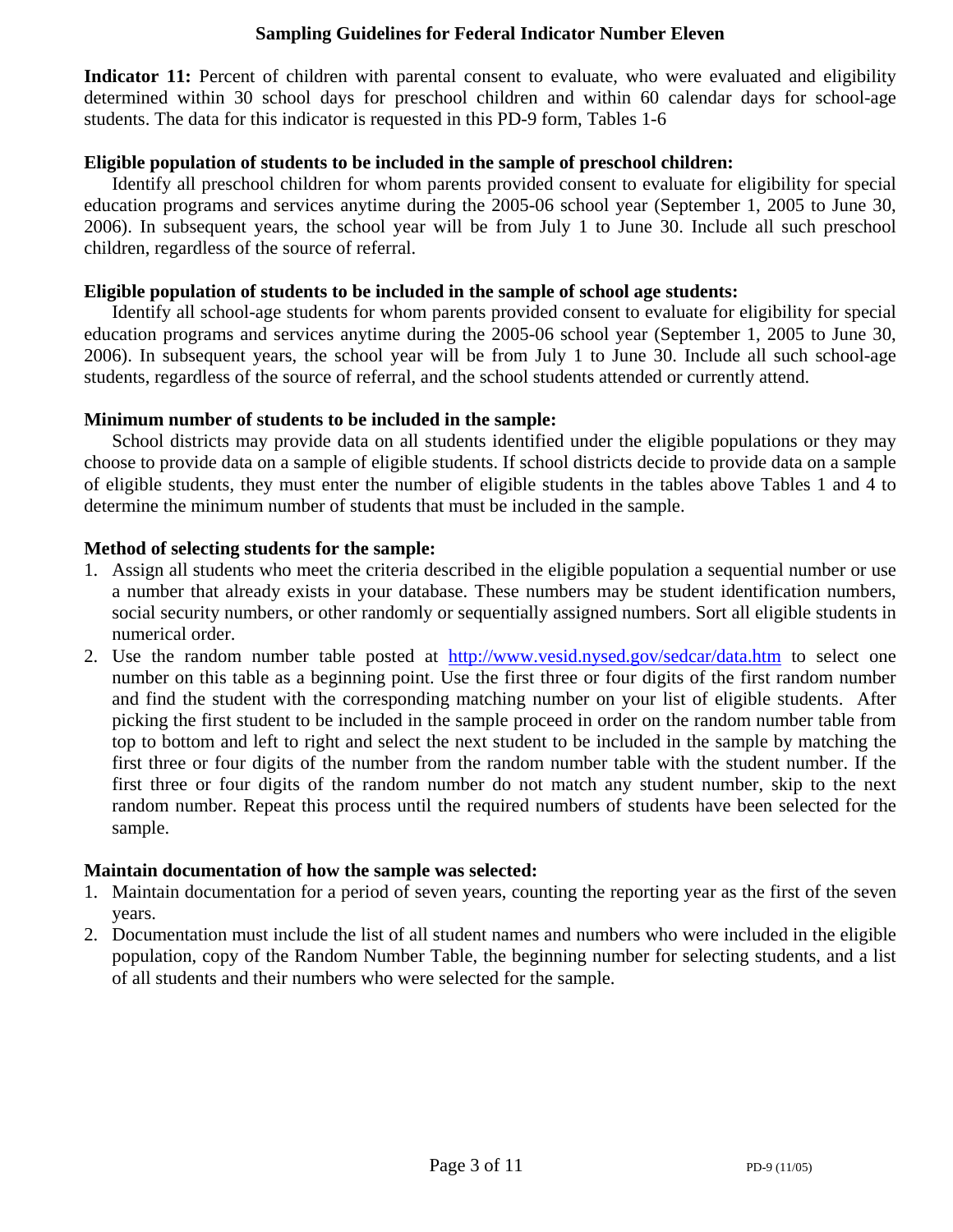# **Sampling Guidelines for Federal Indicator Number Twelve**

**Indicator 12:** Percent of children referred by Part C prior to age 3, who are found eligible for Part B, and who have an IEP developed and implemented by their third birthdays. The data for this indicator is requested in this PD-9 form, Tables 7-11.

# **Eligible population of children to be included in the sample of preschool children:**

Identify all preschool children who were referred to determine eligibility for special education programs and services from Early Intervention (IDEA, Part C) prior to age three during the 2005-06 school year (July 1, 2005 to June 30, 2006).

# **Minimum number of children to be included in the sample:**

School districts may provide data on all children identified under the eligible population or they may choose to report on a sample of eligible children. If school districts decide to provide data on a sample of eligible children, they must enter the number of eligible children in the table above Table 7 to determine the minimum number of children that must be included in the sample.

# **Method of selecting students for the sample:**

- 1. Assign all students that meet the criteria described in the eligible population a sequential number or use a number that already exists in your database. These numbers may be student identification numbers, social security numbers, or other randomly or sequentially assigned numbers. Sort all eligible students in numerical order.
- 2. Use the random number table posted at http://www.vesid.nysed.gov/sedcar/data.htm to select one number on this table as a beginning point. Use the first three or four digits of the first random number and find the student with the corresponding matching number on your numerical list of eligible students. After picking the first student to be included in the sample proceed in order on the random number table from top to bottom and left to right and select the next student to be included in the sample by matching the first three or four digits from the random number table with the student number. If the first three or four digits of the random number do not match any student number, skip to the next random number. Proceed in this fashion until the required numbers of students have been selected for the sample.

### **Maintain documentation of how the sample was selected:**

- 1. Maintain documentation for a period of seven years, counting the reporting year as the first of the seven years.
- 2. Documentation must include the list of all students' names and numbers who were included in the eligible population, copy of the Random Number Table, the beginning number for selecting students, and a list of all students and their numbers who were selected for the sample.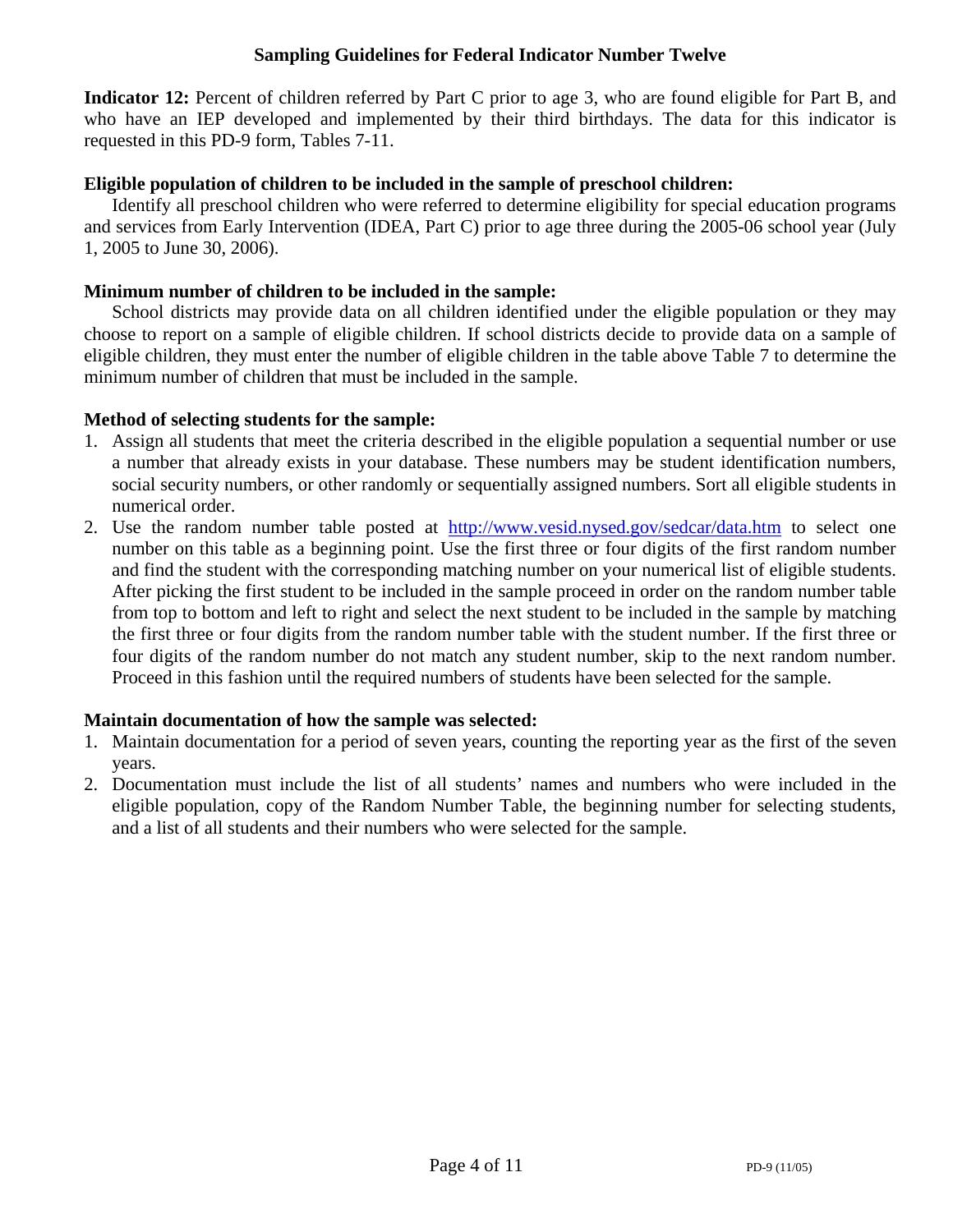# **Table 1- Timeliness of Eligibility Determinations for Children Referred for Preschool Special Education Programs and/or Services (Indicator Number 11)**

**Determination of Sample Size:** Enter below in Column B, the number of preschool children who meet the definition stated in Column A. Column C will display the minimum number of children who must be included in the school district's sample of children for whom data must be provided in Tables 1-3. As an alternative, school districts may provide data in Tables 1-3 for all preschool children in Column B. If this school district chooses to report data on the minimum number of children reflected in Column C, it must adhere to the sampling guidelines provided in this form for federal indicator number 11.

| A                                                           |                  |                              |
|-------------------------------------------------------------|------------------|------------------------------|
| Description of Eligible Children to be Reported in Table 1  | <b>Number of</b> | <b>Minimum Number of</b>     |
|                                                             | <b>Children</b>  | <b>Children for Sampling</b> |
| Number of preschool children whose parents provided         |                  | PD data entry system         |
| consent to evaluate for special education programs and      |                  | will fill this cell          |
| services during the 2005-06 school year (September 1, 2005- |                  |                              |
| June 30, 2006).                                             |                  |                              |

# **Directions for Completing Table 1**

Line 1- Report in Line 1 below the number of preschool children reported in Column B or Column C above. Report the number from Column B if the school district will report data on all eligible preschool children. Report the number from Column C if the school district will report data on a minimum sample of eligible preschool children.

**Line 2-** Of the children in Line 1, report the number who were **determined to be eligible** for preschool special education programs and/or services in columns A- E, according to the number of **school days** between the school district's receipt of consent and initial eligibility determination (date of CPSE meeting at which eligibility is determined). Report all initial eligibility determination decisions made by August 31, 2006.

**Line 3-** Of the children in Line 1, report the number who were **determined not eligible** for preschool special education programs and/or services in columns A-E, according to the number of **school days** between the school district's receipt of consent and initial eligibility determination (date of CPSE meeting at which eligibility is determined). Report all initial eligibility determination decisions made by August 31, 2006.

| Line<br>No.             | <b>Description</b>                                                                                                                                                                                      | $\mathbf{A}$<br>Within<br>30 Days | B<br>Within<br>$31 - 40$<br><b>Days</b> | <b>Number of School Days Within Which</b><br><b>Eligibility Determinations Were Made for</b><br><b>Preschool Children</b><br>$\mathbf C$<br>Within<br>$41 - 50$<br><b>Days</b> | D<br><b>Within</b><br>51-60<br><b>Days</b> | E<br><b>More</b><br>than<br>60<br><b>Days</b> | $\mathbf{F}$<br><b>Total</b><br><b>Number</b> |
|-------------------------|---------------------------------------------------------------------------------------------------------------------------------------------------------------------------------------------------------|-----------------------------------|-----------------------------------------|--------------------------------------------------------------------------------------------------------------------------------------------------------------------------------|--------------------------------------------|-----------------------------------------------|-----------------------------------------------|
|                         | Number of preschool children whose<br>parents provided consent to evaluate<br>for special education programs and/or<br>services during the 2005-06 school<br>year (September 1, 2005-June 30,<br>2006). |                                   |                                         |                                                                                                                                                                                |                                            |                                               |                                               |
| $\overline{2}$          | Of the number in Line 1, the number<br>determined eligible for preschool<br>special education by August 31, 2006.                                                                                       |                                   |                                         |                                                                                                                                                                                |                                            |                                               |                                               |
| 3                       | Of the number in Line 1, the number<br>determined not eligible for preschool<br>special education by August 31, 2006.                                                                                   |                                   |                                         |                                                                                                                                                                                |                                            |                                               |                                               |
| $\overline{\mathbf{4}}$ | Total [Lines $2+3$ ]                                                                                                                                                                                    |                                   |                                         |                                                                                                                                                                                |                                            |                                               |                                               |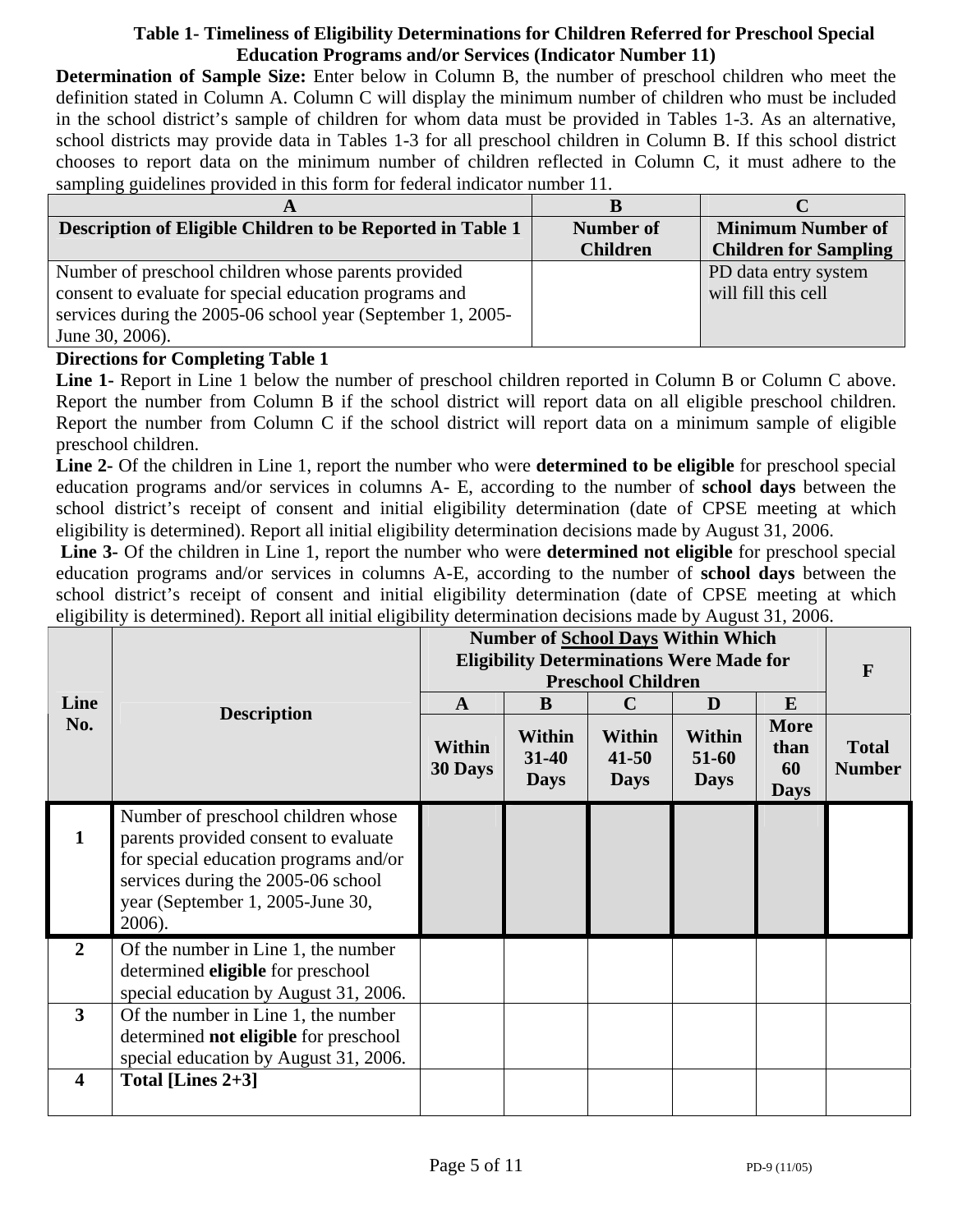# **Table 2- Reasons that the Number of Children with Consents for Evaluations Exceeded Initial Eligibility Determinations of Preschool Children for Special Education Programs and/or Services (Indicator Number 11)**

If the number of preschool children whose parents provided consent for evaluation for special education programs and/or services (Table 1, Line 1) is greater than the number whose initial eligibility for special education was determined (Table 1, sum of Lines 2-3), provide reasons for the difference in these numbers. The number of children for whom reasons must be provided is displayed in Line 1 below and represents Table 1, Line 1 minus Table 1, sum of Lines 2-3. Report each child whose eligibility was not determined only once in Lines 2-9 according to the primary reason. The number in Line 1 must equal the sum of numbers in Lines 2-9. If Line 1 is 0, no response is required in this table.

| Line                    | <b>Reasons that the Number of Children with Consents for Evaluations</b>                                                        | A                                            |
|-------------------------|---------------------------------------------------------------------------------------------------------------------------------|----------------------------------------------|
| No.                     | <b>Exceeded Initial Eligibility Determinations of Preschool Children for</b>                                                    | Number of                                    |
|                         | <b>Special Education Programs and/or Services</b>                                                                               | <b>Children</b>                              |
|                         | What is the difference between Table 1, Line 1 and Table 1, sum of Lines 2-3?                                                   | PD data entry system<br>will fill this cell. |
| 2                       | Of the children in Line 1 above, report the number awaiting evaluations (as of<br>August 31, 2006).                             |                                              |
| $\mathbf{3}$            | Of the children in Line 1 above, report the number whose parents withdrew<br>consent to evaluate.                               |                                              |
| $\overline{\mathbf{4}}$ | Of the children in Line 1 above, report the number who moved to another<br>school district before the evaluation was completed. |                                              |
| $\overline{5}$          | Other (limited to 200 characters):<br>(School districts will be able to provide up to five additional reasons.)                 |                                              |

# **Table 3- Reasons for Delays in Initial Eligibility Determinations of Preschool Children for Special Education Programs and/or Services (Indicator Number 11)**

If one or more preschool children's eligibility determination was delayed by one or more days, provide the reasons for the delays. The number of children whose eligibility determination was delayed is reported in Line1 below and is from Table 1, Line 4, sum of Columns B-E. Report each child only once in Lines 2-10, according to the primary reason for the delay. The number in Line 1 must equal the sum of numbers in Lines 2-10. If Line 1 is 0, no response is required in this Table.

| Line<br>No. | <b>Reasons for Delays in Initial Eligibility Determinations of Preschool</b><br><b>Children for Special Education Programs and/or Services</b>                                                                                                                                   | A<br><b>Number of Children</b>               |
|-------------|----------------------------------------------------------------------------------------------------------------------------------------------------------------------------------------------------------------------------------------------------------------------------------|----------------------------------------------|
| 1           | What is the number of children reported in Table 1, Line 4, sum of<br>Columns B-E?                                                                                                                                                                                               | PD data entry system<br>will fill this cell. |
| 2           | Of the children in Line 1 above, report the number of children whose<br>eligibility determination was delayed because an evaluator was not<br>available to provide the evaluation.                                                                                               |                                              |
| 3           | Of the children in Line 1 above, report the number of children whose<br>eligibility determination was delayed because the parent did not make the<br>child available for the evaluation.                                                                                         |                                              |
| 4           | Of the children in Line 1 above, report the number of children whose<br>eligibility determination was delayed because the parent cancelled the<br>scheduled evaluation and selected another approved evaluator.                                                                  |                                              |
| 5           | Of the children in Line 1 above, report the number of children whose<br>eligibility determination was delayed because children transferred to this<br>school district after the evaluation period began and the parent and school<br>district agreed to an extended time period. |                                              |
| 6           | Other (limited to 200 characters):<br>(School districts will be able to provide up to five additional reasons.)                                                                                                                                                                  |                                              |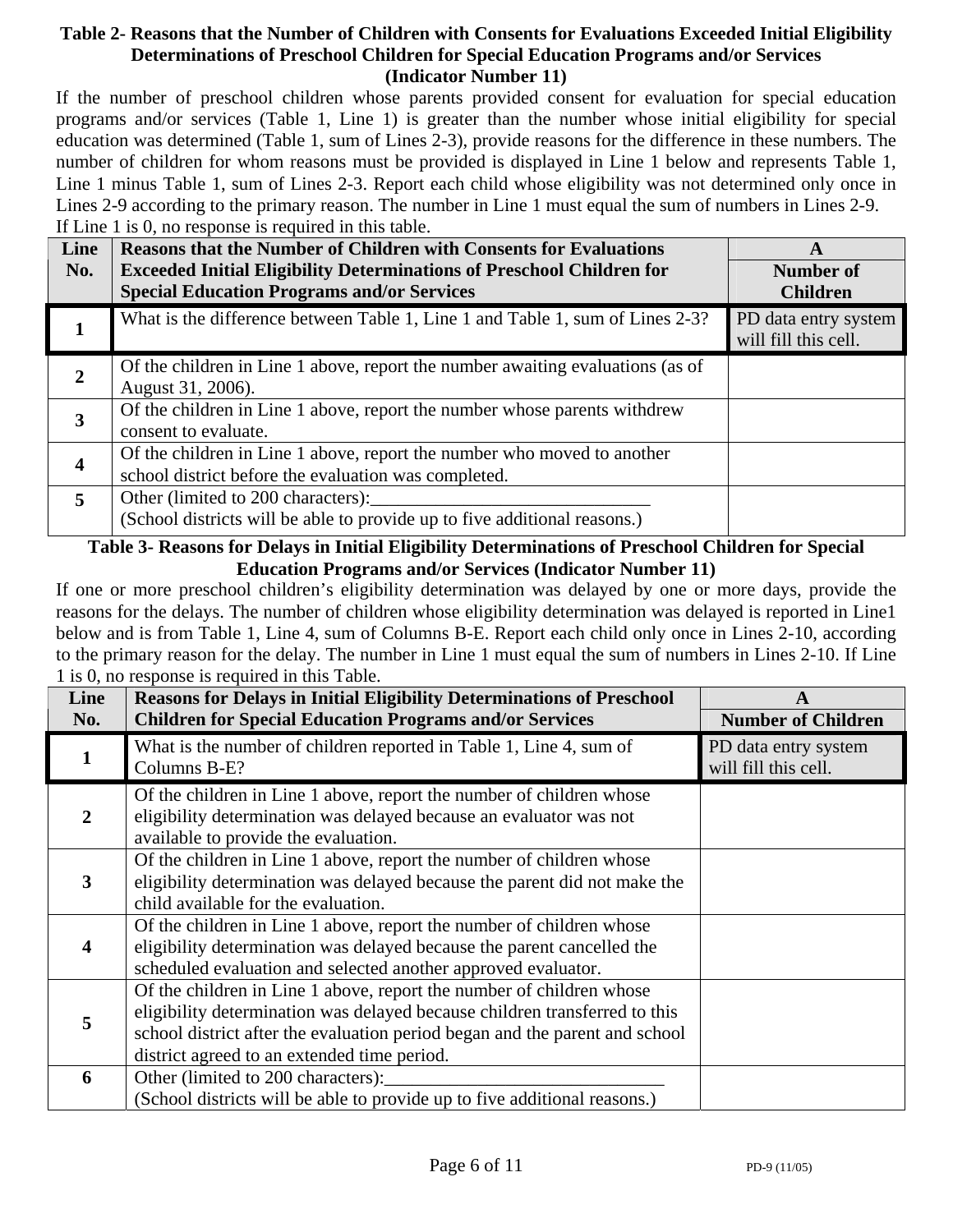# **Table 4- Timeliness of Initial Eligibility Determinations of School-Age Students for Special Education Programs and/or Services (Indicator Number 11)**

**Determination of Sample Size:** Enter below in Column B, the number of school-age students who meet the definition stated in Column A. Column C will display the minimum number of students who must be included in the school district's sample of students for whom data must be provided in Tables 4-6. As an alternative, school districts may provide data in Tables 4-6 for all school-age students entered in Column B. If this school district chooses to report data on the minimum number of students reflected in Column C, it must adhere to the sampling guidelines provided in this form for federal indicator number 11.

| A                                                          |                           |                       |
|------------------------------------------------------------|---------------------------|-----------------------|
| Description of Eligible Students to be Reported in Table 4 | <b>Number of Students</b> | <b>Minimum Number</b> |
|                                                            |                           | of Students for       |
|                                                            |                           | <b>Sampling</b>       |
| Number of school-age students whose parents provided       |                           | PD data entry system  |
| consent for an initial evaluation for special education    |                           | will fill this cell   |
| programs and/or services during the 2005-06 school year    |                           |                       |
| (September 1, 2005-June 30, 2006).                         |                           |                       |

# **Directions for Completing Table 4:**

Line 1- Report in Line 1 below the number of school-age students reported in Column B or Column C above. Report the number from Column B if the school district will report data on all eligible students. Report the number from Column C if the school district will report data on a minimum sample of eligible students.

**Line 2-** Of the students in Line 1, report the numbers of students who were determined to be **eligible** for special education programs and/or services in columns A-E according to the number of **calendar days** between the school district's receipt of consent and initial eligibility determination (date of CSE meeting at which eligibility is determined). Report all initial eligibility determination decisions made by August 31, 2006.

**Line 3-** Of the students in Line 1, report the numbers of students who were determined to be **not eligible** for special education programs and/or services in columns A-E according to the number of **calendar days** between school district's receipt of consent and initial eligibility determination (date of CSE meeting at which eligibility is determined). Report all initial eligibility determination decisions made by August 31, 2006.

| Line                    |                                                                                                                                                                                                                        | Number of Calendar Days Within Which Initial Eligibility<br><b>Determinations for Special Education Programs and/or</b><br><b>Services Were Made for School-Age Students</b><br>A | F                         |                           |                       |                                                    |                                                        |
|-------------------------|------------------------------------------------------------------------------------------------------------------------------------------------------------------------------------------------------------------------|-----------------------------------------------------------------------------------------------------------------------------------------------------------------------------------|---------------------------|---------------------------|-----------------------|----------------------------------------------------|--------------------------------------------------------|
| No.                     | <b>Description</b>                                                                                                                                                                                                     | 60 Days<br>or Less                                                                                                                                                                | B<br>61-70<br><b>Days</b> | C<br>71-80<br><b>Days</b> | 81-100<br><b>Days</b> | $\bf{E}$<br><b>More</b><br>Than 100<br><b>Days</b> | <b>Total</b><br><b>Number</b><br>of<br><b>Students</b> |
|                         | Number of school-age students whose<br>parents provided consent for an initial<br>evaluation for special education<br>programs and/or services during the<br>2005-06 school year (September 1,<br>2005-June 30, 2006). |                                                                                                                                                                                   |                           |                           |                       |                                                    |                                                        |
| $\mathbf{2}$            | Of the number in Line 1, the number<br>determined eligible for special<br>education by August 31, 2006.                                                                                                                |                                                                                                                                                                                   |                           |                           |                       |                                                    |                                                        |
| 3                       | Of the number in Line 1, the number<br>determined not eligible for special<br>education by August 31, 2006.                                                                                                            |                                                                                                                                                                                   |                           |                           |                       |                                                    |                                                        |
| $\overline{\mathbf{4}}$ | Total (Lines $2+3$ )                                                                                                                                                                                                   |                                                                                                                                                                                   |                           |                           |                       |                                                    |                                                        |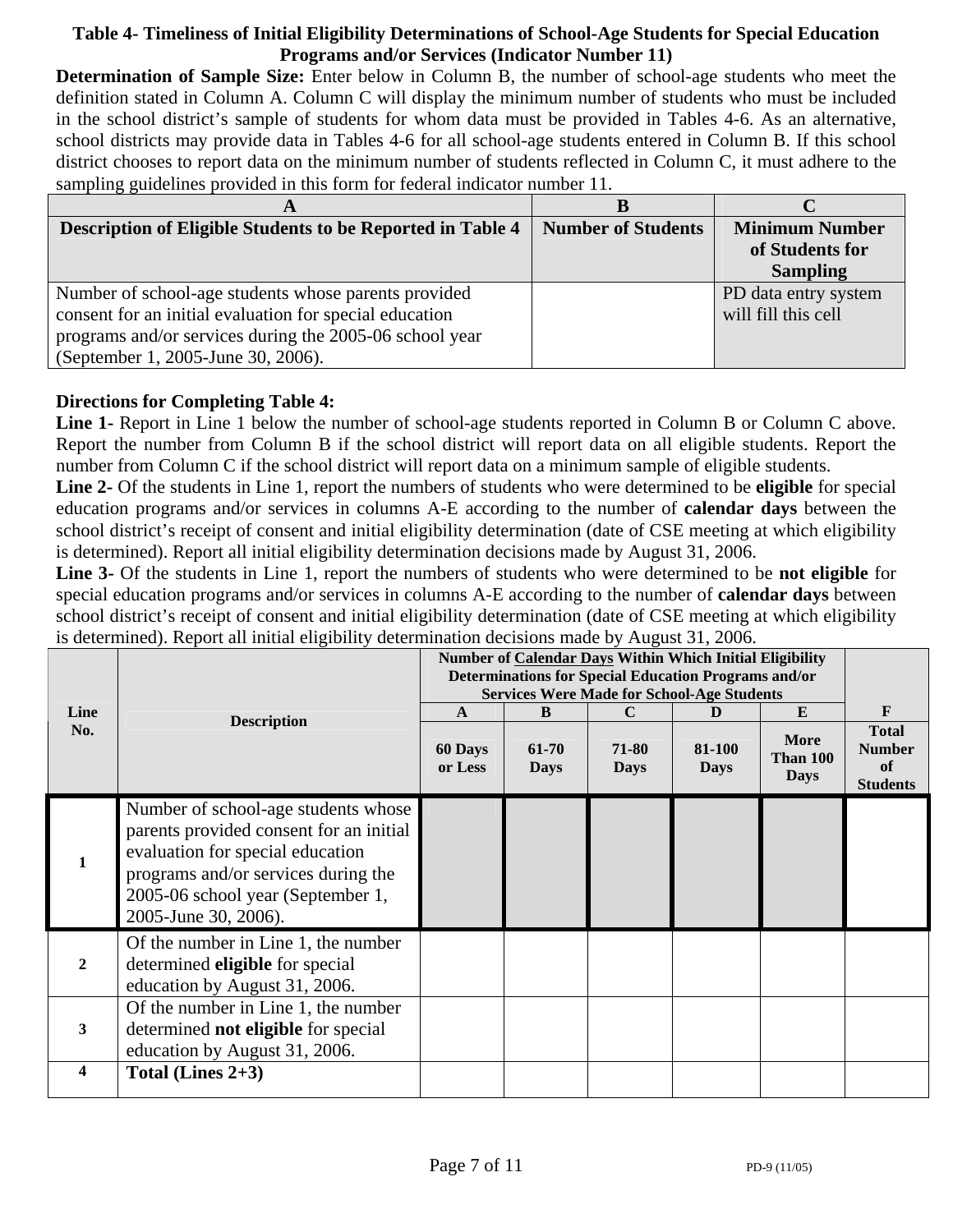# **Table 5- Reasons that the Number of Students with Consents for Evaluations Exceeded Initial Eligibility Determinations of School-Age Students for Special Education Programs and/or Services (Indicator Number 11)**

If the number of school-age students for whom parents provided consent for evaluation for special education programs and/or services (Table 4, Line 1) is greater than the number for whom initial eligibility was determined (Table 4, sum of Lines 2-3), provide reasons for the difference in these numbers. The numbers of students for whom reasons must be provided is displayed in Line 1 below and represents Table 4, Line 1 minus Table 4, sum of Lines 2-3. Report each student only once whose eligibility was not determined in Lines 2-9 according to the primary reason. The number in Line 1 must equal the sum of numbers in Lines 2-9. If Line 1 is 0, no response is required in this table.

| Line | <b>Reasons that the Number of Students with Consents for Evaluations</b>                                                        | A                                            |
|------|---------------------------------------------------------------------------------------------------------------------------------|----------------------------------------------|
| No.  | <b>Exceeded Initial Eligibility Determinations of School-Age Students</b><br>for Special Education Programs and/or Services     | <b>Number of Students</b>                    |
|      | What is the difference between Table 4, Line 1 and Table 4, Lines 2-3<br>combined?                                              | PD data entry system<br>will fill this cell. |
| 2    | Of the students in Line 1 above, report the numbers awaiting evaluations<br>(as of August 31, 2006).                            |                                              |
| 3    | Of the students in Line 1 above, report the numbers whose parents<br>withdrew consent to evaluate.                              |                                              |
| 4    | Of the students in Line 1 above, report the numbers who moved to another<br>school district before the evaluation was completed |                                              |
| 5    | Other (limited to 200 characters):<br>(School districts will be able to provide up to five additional reasons.)                 |                                              |

# **Table 6- Reasons for Delays in Initial Eligibility Determinations of School-Age Students for Special Education Programs and/or Services (Indicator Number 11)**

If one or more school-age student's initial eligibility determination was delayed by one or more days, provide the reasons for the delays. The number of students whose eligibility was delayed is reported in Line1 below and is from Table 4, Line 4, sum of Columns B-E. Report each child only once in Lines 2-9, according to the primary reason for the delay. The number in Line 1 must equal the sum of numbers in Lines 2-9. If Line 1 is 0, no response is required in this table.

| Line<br>No. | <b>Reasons for Delays in Initial Eligibility Determinations of School-Age</b><br><b>Students for Special Education Programs and/or Services</b>                                                                                                                                                                                      | A<br><b>Number of Students</b>               |
|-------------|--------------------------------------------------------------------------------------------------------------------------------------------------------------------------------------------------------------------------------------------------------------------------------------------------------------------------------------|----------------------------------------------|
|             | What is the number of students reported in Table 4, Line 4, Columns B-E<br>combined?                                                                                                                                                                                                                                                 | PD data entry system<br>will fill this cell. |
| 2           | Of the students in Line 1 above, report the number whose eligibility<br>determination was delayed because of shortage of personnel to conduct<br>the evaluation.                                                                                                                                                                     |                                              |
| 3           | Of the students in Line 1 above, report the number whose eligibility<br>determination was delayed because the parent repeatedly did not make the<br>student available for the evaluation.                                                                                                                                            |                                              |
| 4           | Of the students in Line 1 above, report the number whose eligibility<br>determination was delayed because the students transferred to this district<br>after the evaluation period began in the prior school district and the parent<br>and the new school district agreed to an extended time period to complete<br>the evaluation. |                                              |
| 5           | Other (limited to 200 characters):<br>(School districts will be able to provide up to five additional reasons.)                                                                                                                                                                                                                      |                                              |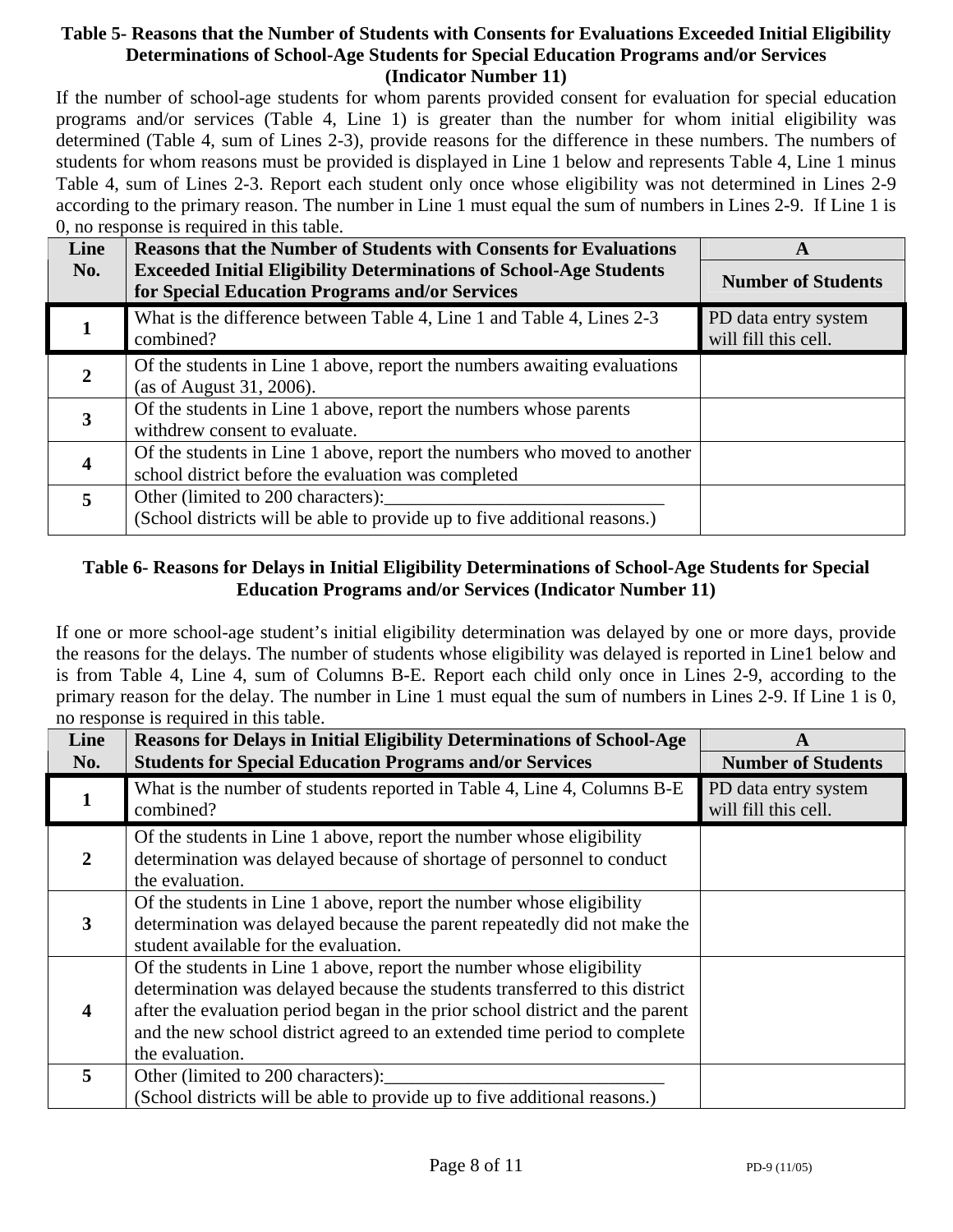# **Table 7- Transition of Children from Early Intervention (Part C of IDEA) to Preschool Special Education Programs and/or Services (Part B of IDEA) (Indicator Number 12)**

**Determination of Sample Size:** Enter below in Column B, the number of children who meet the description provided in Column A. Column C will display the minimum number of children that must be included in the school district's sample of children for whom data must be provided in Tables 7-11. As an alternative, school districts may provide data in Tables 7-11 for all children entered in Column B. If this school district chooses to report data on the minimum number of eligible children reflected in Column C, it must adhere to the sampling guidelines provided in this form for federal indicator number twelve.

| A                                                            |                           |                       |
|--------------------------------------------------------------|---------------------------|-----------------------|
| Description of Eligible Children to be Reported in Table 7   | <b>Number of Children</b> | <b>Minimum Number</b> |
|                                                              |                           | of Children for       |
|                                                              |                           | <b>Sampling</b>       |
| Number of children referred from Part C (Early Intervention) |                           | PD data entry system  |
| to Part B for preschool special education programs and/or    |                           | will fill this cell   |
| services prior to the age of three during the 2005-06 school |                           |                       |
| year (July 1, 2005-June 30, 2006).                           |                           |                       |

# **Directions for Completing Table 7:**

**Line 1-** Report in Line 1 below the number of children reported in Column B or Column C above. Report the number from Column B if the school district will report data on all eligible children. Report the number from Column C if the school district will report data on a minimum sample of eligible children.

**Line 2-** Of the children in Line 1, report the number found **eligible** (at a CPSE meeting at which eligibility is determined) for Part B preschool special education programs and/or services on or before the age of three (Column A) and after the age of three (Column B). Report on all evaluations completed by August 31, 2006.

**Line 3-** Of the children in Line 1, report the number found **not eligible** (at a CPSE meeting at which eligibility is determined) for Part B preschool special education programs and/or services on or before the age of three (Column A) and after the age of three (Column B). Report on all evaluations completed by August 31, 2006.

**Line 4-** Of the children in Line 2, report the number whose IEPs were developed and implemented on or before their third birthdays (Column A) or after their third birthdays (Column B). Report on all IEPs implemented by August 31, 2006. (Line 4 may be less than Line 2 if there are children in Line 2 whose IEPs have not implemented by August 31, 2006.)

|                         |                                                                                                                                                                     |                                               | <b>Number of Children</b>           | $\mathbf C$  |  |
|-------------------------|---------------------------------------------------------------------------------------------------------------------------------------------------------------------|-----------------------------------------------|-------------------------------------|--------------|--|
|                         |                                                                                                                                                                     | A                                             | B                                   |              |  |
| Line<br>No.             | <b>Description</b>                                                                                                                                                  | On or<br><b>Before</b><br>the Age<br>of Three | After the<br>Age of<br><b>Three</b> | <b>Total</b> |  |
|                         | Number of children referred from Part C (Early<br>Intervention) to Part B for preschool special<br>education programs and/or services prior to the age<br>of three. |                                               |                                     |              |  |
| $\overline{2}$          | Of the children in Line 1, how many were found<br>eligible for Part B preschool special education<br>programs and/or services?                                      |                                               |                                     |              |  |
| 3                       | Of the children in Line 1, how many were found<br>not eligible for Part B preschool special education<br>programs and/or services?                                  |                                               |                                     |              |  |
| $\overline{\mathbf{4}}$ | Of the children in Line 2, how many had their IEPs<br>developed and implemented?                                                                                    |                                               |                                     |              |  |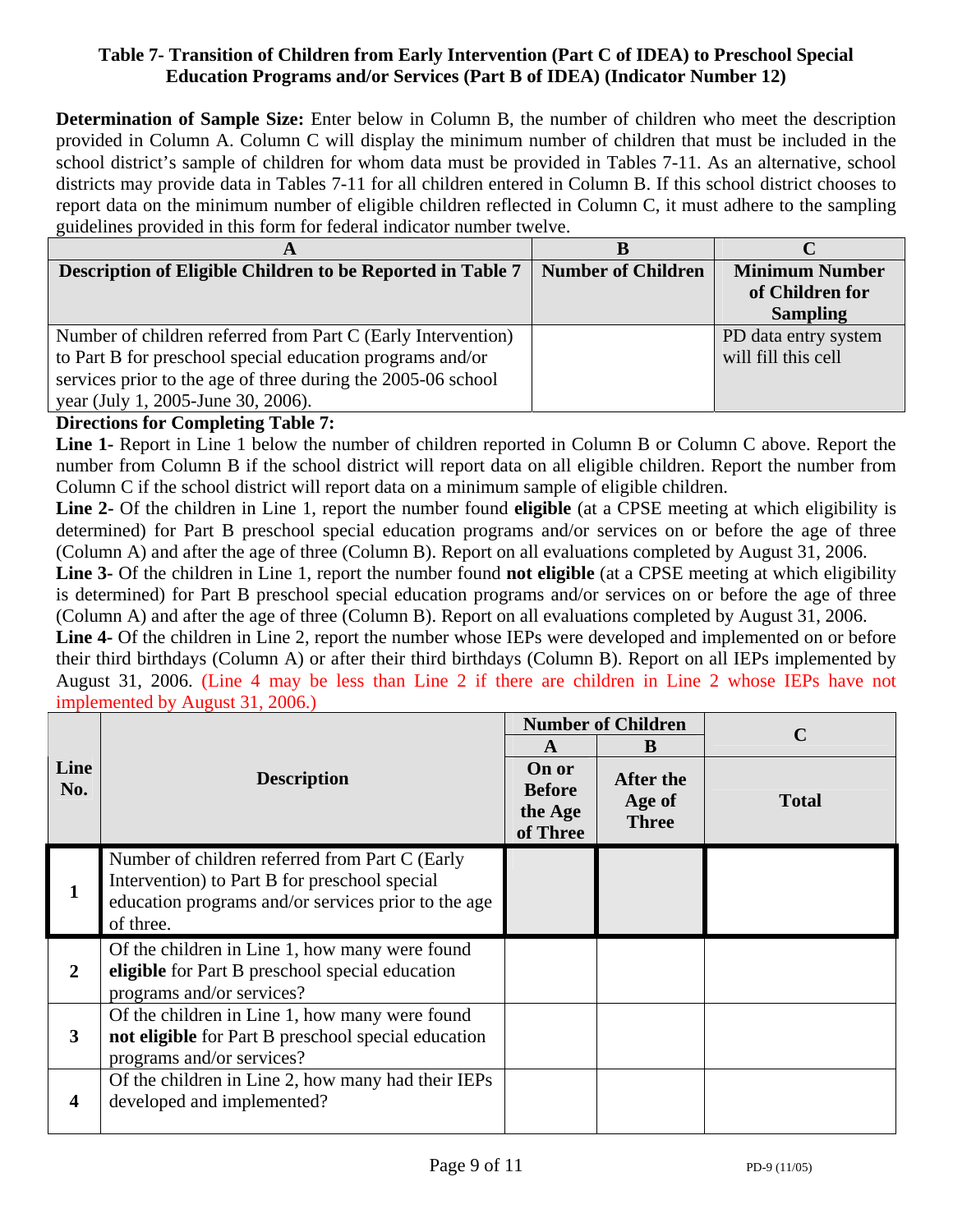# **Table 8- Reasons for More Referrals for Evaluation Than Initial Eligibility Determinations of Children Transitioning from IDEA, Part C to IDEA, Part B (Indicator Number 12)**

If more children are reported as referred from Part C (Table 7, Line 1) than whose initial eligibility was determined for services under Part B (Table 7, sum of Lines 2-3, Columns A and B), account for the difference in Column A below. Report each child only once whose eligibility was not determined in Lines 2-9, according to the primary reason. The number in Line 1 must equal the sum of numbers in Lines 2-9. If Line 1 is 0, no response is required in this Table.

| Line<br>No. | <b>Reasons for More Referrals Than Initial Eligibility Determinations of</b><br>Children Transitioning from IDEA, Part C to IDEA, Part B                                 | A<br><b>Number</b>                           |
|-------------|--------------------------------------------------------------------------------------------------------------------------------------------------------------------------|----------------------------------------------|
|             | What is the difference between Table 7, Line 1 and Table 7, sum of Lines<br>$2-3$ , Column C?                                                                            | PD data entry system<br>will fill this cell. |
|             | Of the children in Line 1 above, report the numbers whose parents<br>withdrew consent for evaluation for Part B preschool special education<br>programs and/or services. |                                              |
| 3           | Of the children in Line 1 above, report the numbers who moved out of the<br>district before the evaluation was completed.                                                |                                              |
| 4           | Of the children in Line 1 above, report the numbers awaiting an<br>evaluation as of August 31, 2006.                                                                     |                                              |
| 5           | Other (limited to 200 characters):<br>(School districts will be able to provide up to five additional reasons.)                                                          |                                              |

# **Table 9- Reasons for Delay in Initial Eligibility Determinations of Children Transitioning from IDEA, Part C to IDEA, Part B (Indicator Number 12)**

If there are children reported in Table 7 as having their eligibility for preschool special education programs and/or services determined after their third birthday, provide the number of children by the reason why their eligibility was determined after their third birthdays. Report each child only once in Lines 2-12, according to the primary reason for the delay. The number in Line 1 must equal the sum of numbers in Lines 2-12. If Line 1 is 0, no response is required in this table.

| Line                    | Reasons for Delays in Initial Eligibility Determinations of Children Transitioning                                                                                                                                                                                                  | $\mathbf{A}$                                       |
|-------------------------|-------------------------------------------------------------------------------------------------------------------------------------------------------------------------------------------------------------------------------------------------------------------------------------|----------------------------------------------------|
| No.                     | from IDEA, Part C to IDEA, Part B                                                                                                                                                                                                                                                   | <b>Number</b>                                      |
| $\mathbf{1}$            | What is the number of children whose eligibility for Part B services was determined<br>after their third birthdays as reported in Table 7, Column B, sum of Lines 2 and 3?                                                                                                          | PD data<br>entry system<br>will fill this<br>cell. |
| $\overline{2}$          | Of the number of children in Line 1, report the number who were referred from Part C<br>less than 30 school days prior to their third birthdays.                                                                                                                                    |                                                    |
| 3                       | Of the number of children in Line 1, report the number for whom an approved<br>evaluator was not available to provide an evaluation in a timely manner.                                                                                                                             |                                                    |
| $\overline{\mathbf{4}}$ | Of the number of children in Line 1, report the number whose parents refused or<br>repeatedly failed to make the child available for the evaluation.                                                                                                                                |                                                    |
| $\overline{5}$          | Of the number of children in Line 1, report the number whose parents canceled the<br>scheduled evaluation and/or selected another approved evaluator.                                                                                                                               |                                                    |
| 6                       | Of the number of children in Line 1, report the number who transferred to this school<br>district after the evaluation period began in the previous school district and the parents<br>and the new school district agreed to an extended time period to complete the<br>evaluation. |                                                    |
| $\overline{7}$          | Of the number of children in Line 1, report the number for whom the Committee on<br>Preschool Special Education (CPSE) did not meet to determine eligibility in a timely<br>manner.                                                                                                 |                                                    |
| 8                       | Other reasons: Describe (Limited to 200 characters)<br>(School districts will be able to provide up to five additional reasons.)                                                                                                                                                    |                                                    |